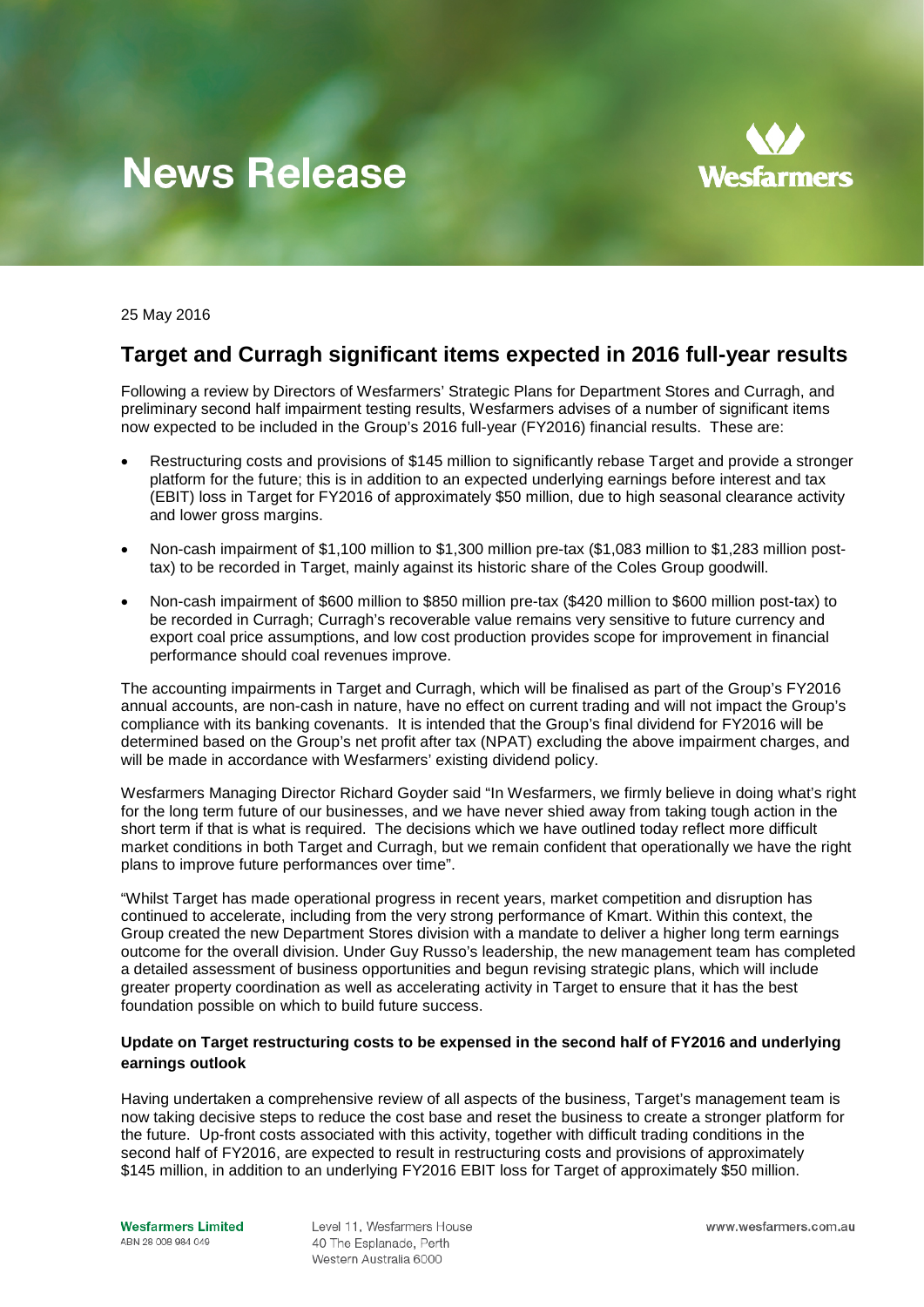#### **Wesfarmers Limited** page 2 of 3

Restructuring activities include:

- Restructuring of the store support centre, including the costs of approximately 240 redundancies already made to create a leaner business for the future, with stated plans announced to move the Target Store Support Centre from its longstanding location in Geelong to a more suitable modern facility west of the Westgate Bridge (approximately \$30 million);
- Accelerating the streamlining of Target's supply chain, including provisions to exit surplus offsite facilities (approximately \$35 million); and
- Resetting Target's inventory, including clearance costs and provisions associated with accelerating range rationalisation plans and exit of slow moving categories and deleted product across the network (approximately \$80 million).

Target's underlying earnings in the second half of FY2016, as outlined in Wesfarmers FY2016 third quarter retail sales announcement, reflect lower gross margins, including from a lower Australian dollar, and high levels of seasonal stock clearance, in part due to unseasonal weather conditions.

Department Stores Chief Executive Guy Russo said that Target is operating in an increasingly competitive landscape and therefore needs to clear quickly any obstacles to its program of rebuilding the business.

"Since February, Target's new management team and I have acted promptly to clearly understand both the short and longer term opportunities for performance improvement," Mr Russo said. "Through this process I am very confident that, over time, there can be a great future for both Target and Kmart as parallel but differentiated brands in the market place."

# **Target non-cash impairment charge**

An impairment in the carrying value of Target of approximately \$1,100 million to \$1,300 million pre-tax (\$1,083 million to \$1,283 million post-tax) is expected to be recorded in FY2016. This considers current trading performance and short-term outlook, as well as changes to its strategic plan within the new Department Stores division. This non-cash impairment will be recorded as a write-down of Target's share of goodwill arising on the acquisition of the Coles Group, as well as selected individual store based assets. In total, the allocated goodwill in Target will be reduced by between \$1,042 million and \$1,242 million.

The accounting standards under which Target's impairment charge is required do not allow Wesfarmers to recognise in its accounts the substantial increase in value made across the other Coles Group businesses since acquisition, which would significantly exceed Target's impairment. This means that the strong performance of Kmart is not reflected in the carrying value of the overall Department Stores division.

# **Curragh non-cash impairment charge**

Curragh's recoverable value is highly sensitive to export coal price forecasts and long-term exchange rate assumptions.

In a difficult industry environment, where global coal supply has proven to be more resilient than generally expected, Wesfarmers expects to recognise a non-cash impairment in the carrying value of Curragh in its FY2016 accounts of between \$600 million to \$850 million pre-tax (\$420 million to \$600 million post-tax). This mainly reflects a slower forecast recovery in long term export coal prices and higher volatility (including in exchange rates). The effect of this impairment charge will be to write down the depreciable and amortisable assets of Curragh.

Notwithstanding challenging market conditions, Curragh has maintained its relative low cost position and very strong safety record, and will continue to seek to deliver further benefits in these areas.